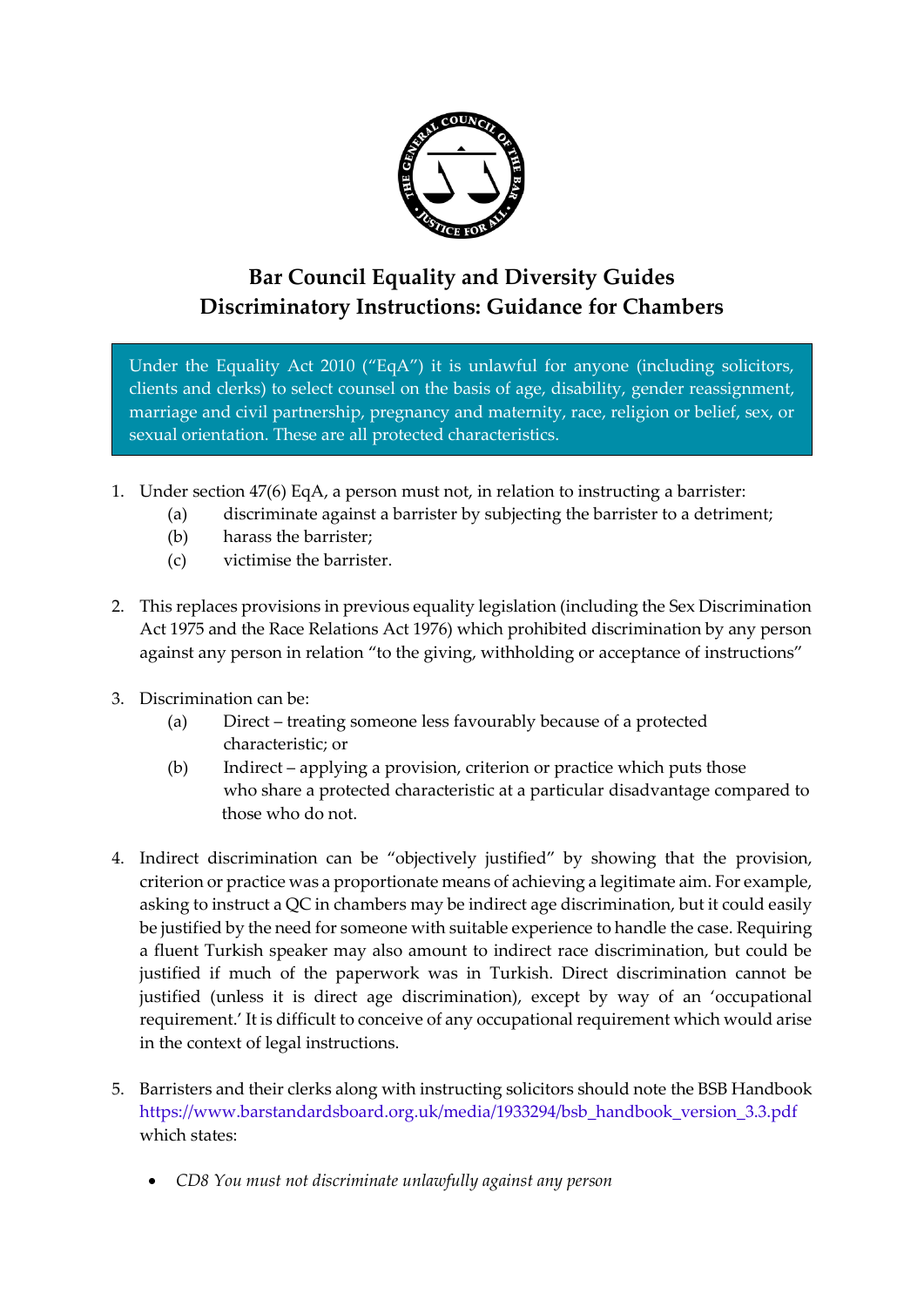- *rC12 You must not discriminate unlawfully against, victimise or harass any other person on the grounds of race, colour, ethnic or national origin, nationality, citizenship, sex, gender re-assignment, sexual orientation, marital or civil partnership status, disability, age, religion or belief, or pregnancy and maternity*
- *rC89 Taking into account the provisions of Rule rC90, you must take reasonable steps to ensure that:*

*.6 all non-authorised persons working in your chambers (irrespective of the identity of their employer):* 

> *.c are made clearly aware of such provisions of this Handbook as may affect or be relevant to the performance of their duties;*

*.d do nothing which causes or substantially contributes to a breach of this Handbook by any BSB authorised individual or authorised (non-BSB) individual within Chambers, and all complaints against them are dealt with in accordance with the complaints rules;*

- *rC110 You must take reasonable steps to ensure that in relation to your chambers or BSB entity:* 
	- *.3 the following requirements are complied with:*

## *Fair access to work*

*.i if you are a self-employed barrister, the affairs of your chambers are conducted in a manner which is fair and equitable for all members of chambers, pupils and/or employees (as appropriate). This includes, but is not limited to, the fair distribution of work opportunities among pupils and members of chambers;*

- 6. Particular examples of discriminatory instructions might include a request from solicitors to barristers' clerks for a female barrister to prosecute a rape case, or for an Asian barrister to advise/represent Asian clients. In such situations, all of the following would be unlawful under the EqA:
	- (a) For a solicitor to give instructions to a female barrister because of her sex, thereby treating a comparable male barrister less favourably;
	- (b) For a solicitor to give instructions to a barrister because he is Asian, thereby treating a comparable non-Asian barrister less favourably (for the purposes of the EqA, 'race' includes colour, nationality and ethnic or national origins);
	- (c) For a female barrister to accept instructions, knowing that she is being instructed for reasons related to her gender, and where a comparable male barrister in chambers will be denied an opportunity to gain experience or otherwise suffer a detriment; and
	- (d) For a barrister's clerk to comply with a client's request to allocate work to an Asian barrister, or suggest someone on the basis that they are Asian.
- 7. It would be equally unlawful in relation to any of the above for the instructions to be given to a male or non-Asian barrister to the detriment of a female or Asian colleague (or in relation to any of the other protected characteristics). Chambers should also be aware that, as employers, they can be liable under s. 109(1) EqA for any acts of unlawful discrimination by their clerks. Aiding, instructing, causing or inducing an act of unlawful discrimination act may also be unlawful under ss. 111-112 EqA.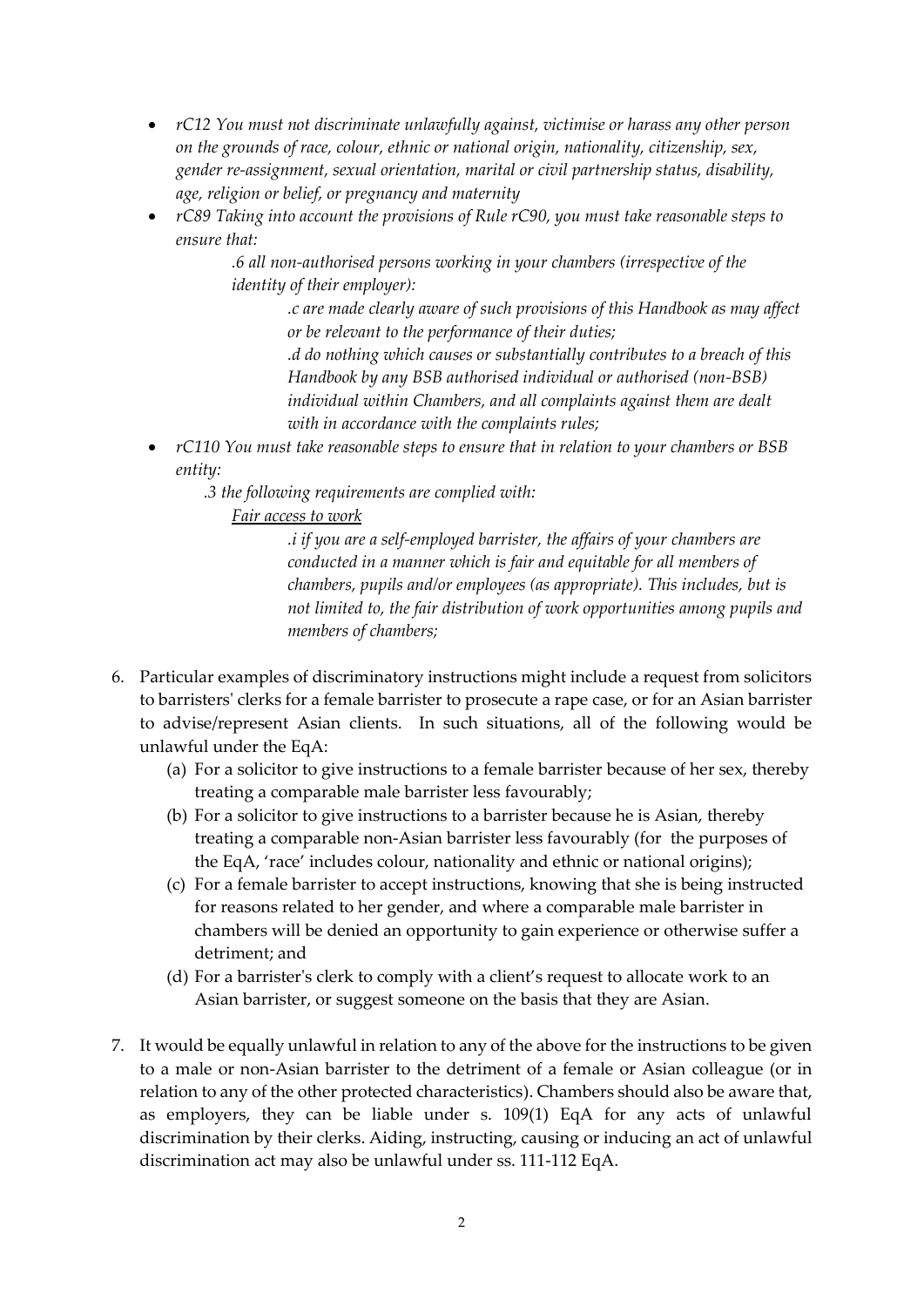8. Requests by solicitors of the kind outlined above would also be in breach of their own professional obligations, set out in the Solicitors Regulation Authority Handbook 2011. Members of the Bar risk being in breach of the Bar Code of Conduct, which prohibits discrimination. The new Bar Standards Board Guidelines on the Equality and Diversity Provisions of the Code of Conduct provides, in Section 7, for non-discriminatory allocation of work within chambers. Paragraph 13 of Section 7 advises as follows:

*"Should the solicitor refuse to modify or withdraw the request and continue to insist on a discriminatory allocation of work, the work should be politely refused, the clerk should make a full note of the incident immediately, and the solicitor should be reported to his or her professional disciplinary body."*

9. Such requests are often justified by the claim that it is what the client/complainant wants. It may be, however, that a solicitor making such a request does not really have instructions to discriminate, nor does the solicitor wish to discriminate. It may be that the solicitor has a client who is very worried and anxious about the hearing. It may be that the solicitor has chosen to ask for a female counsel when what they really want is a sensitive counsel. A sensitive counsel may be male or female.

## **Example**

A solicitor makes a request for a male barrister to a set of Chambers he regularly instructs. The clerk follows Chambers policy and first asks the reason for that particular requests. The solicitor explains that what he wants is an aggressive cross-examiner. As the real problem has been identified, the clerk is then able to a recommend counsel on a fair basis. Tackling the matter in this way is ensures it is dealt with amicably and fairly.

- 10. Chambers who have adopted a positive approach to dealing with these issues have found that rather than creating problems for themselves they have been able to improve their working relations with solicitors and provide a better service to clients by providing counsel better suited to the needs of the client.
- 11. As well as the above guidance, Chambers would benefit from having a policy in place along the following lines:
	- i. Where the client/solicitor has stated to the chosen barrister or it is apparent that the choice of barrister is discriminatory or where this has been stated or is apparent to the clerk, then steps should be taken to ensure that the discrimination is dealt with. The stages of dealing with this problem are normally to:
		- (a) Ask the solicitor why the choice has been made;
		- (b) Identify the root cause of the problem for example it may be that the client believes there are 'genuine' reasons for the particular choice of barrister and it will have to be considered whether the choice is nevertheless discriminatory;